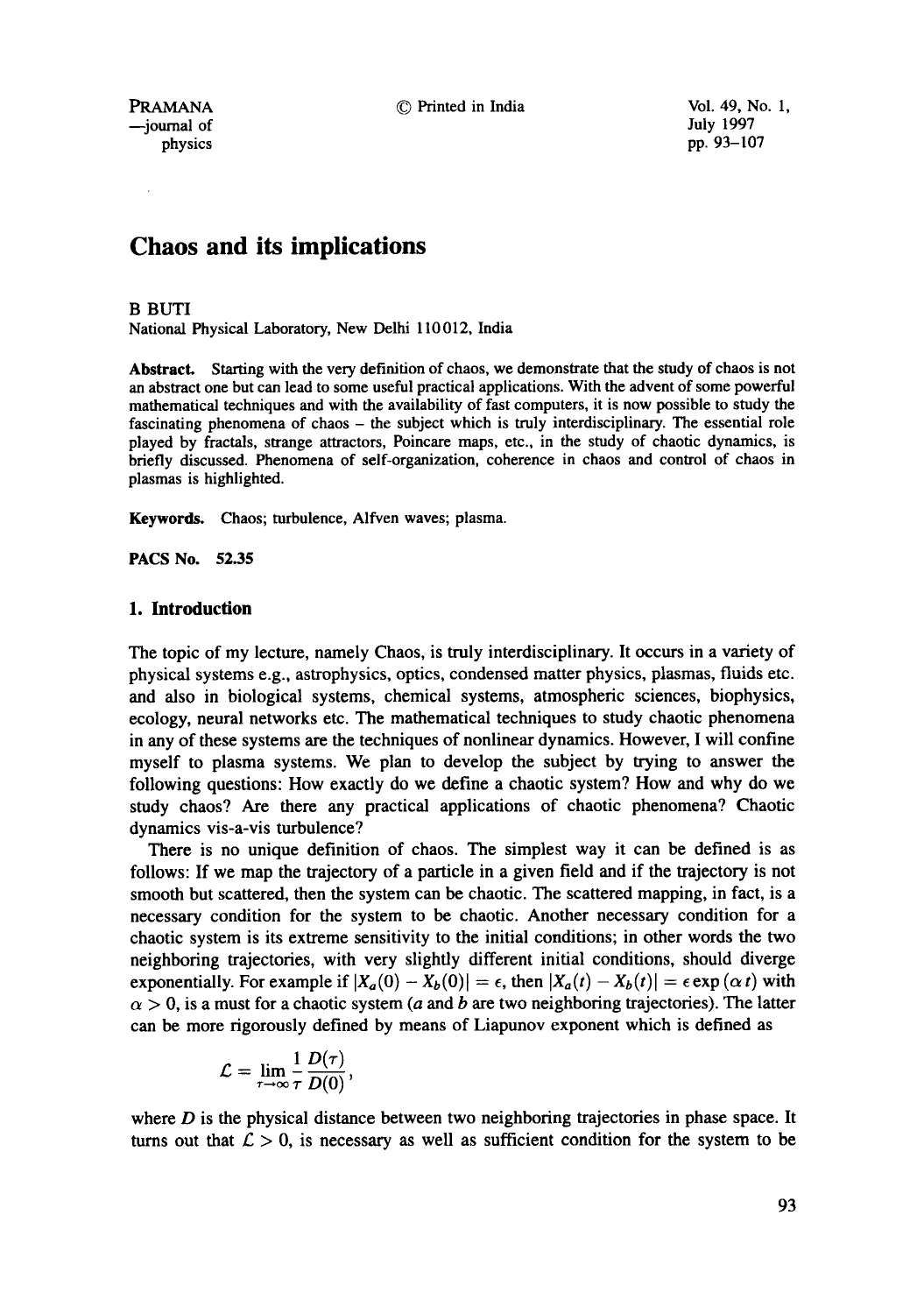chaotic. Moreover  $\mathcal{L}^{-1}$  gives the characteristic time for the onset of chaos. Since  $\mathcal{L} > 0$ means an inability to specify the microscopic state of the system as it evolves, one immediately starts asking the following question: Is Liapunov exponent related to the entropy in any way? The answer is yes. In fact the KS entropy  $=\Sigma$  all positive  $\mathcal{L}$ ; Kolmogorov-Sinai (KS) entropy is a measure of loss of information of a dynamical system. A word of caution may be in order here. Chaos should not be equated simply with the disorder. It is more appropriate to consider chaos as a kind of order without any periodicity. In place of periodicity, chaotic system is characterized by scale-invariance property according to which the structure of the system does not change with the changes in scaling.

Historically Jules-Henry Poincare was the first person to recognize the chaotic behaviour of a dynamical system. He encountered this unexpected behaviour in his studies of three-body problems in planetary systems. The puzzling behaviour encountered by Poincare was simply because he was dealing with nonintegrable systems. We will elaborate on the nonintegrable systems, which lead to chaos, in the next section.

# 1.1 *Nonintegrable systems*

A system with  $N$  degrees of freedom, if it has  $N$  independent integrals of motion, is an integrable system. This is only a necessary condition for integrability. The necessary and sufficient condition for integrability is satisfied only if  $N$  independent constants



**Figure** 1. Energy diagram (a) and the corresponding phase space orbits (b) for an oscillator in a potential  $U = -F \cos \phi$ .

*Pramana - J. Phys.,* Vol. 49, No. 1, July 1997

Special **Issue: Conference on Fundamentals of Physics & Astrophysics** 

94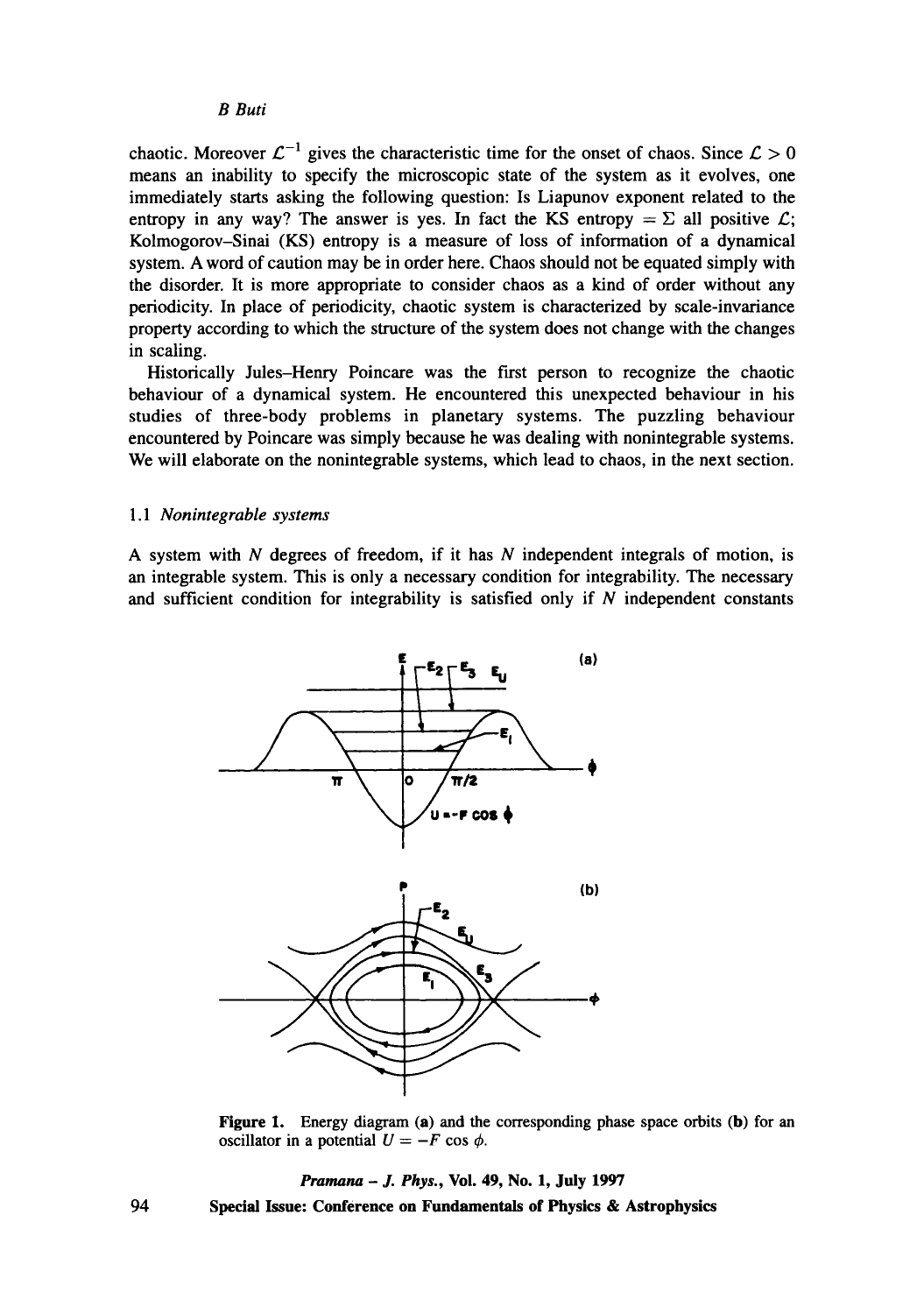of motion  $C_1, C_2, C_3, \ldots, C_N$  are in involution i.e.,  $\{C_i, C_j\} = 0$ , where  $\{\}\$  represents the Poisson bracket. As a simple example, consider an oscillator moving in a potential  $U = -F\cos\phi$  (cf. figure 1). The Hamiltonian for this oscillator, namely

$$
H=p^2/2m+U=E,
$$

has the total energy  $E$  which is conserved; this satisfies the necessary and sufficient condition for integrability. For  $E < F$ , the orbits are closed and for  $E > F$ , orbits are open but smooth.  $E = E_s = F$ , corresponds to the separatrix for which the period of oscillation is infinity. The two points,  $\phi = \pm \pi$ , where the two branches of the separatrix cross, are the hyperbolic points and the phase trajectories near these points diverge from them. Even very small perturbation in the neighborhood of the separatrix could lead an integrable system to nonintegrability. An integrable system can never lead to chaos whereas a nonintegrable system would.

# 1.2 *Surface of section*

Nonlinear dynamical systems are governed by nonlinear differential equations which most often can not be solved analytically. For such complex dynamical systems Poincare suggested geometrical method called surface of section. Let the phase space trajectories, of a particle or an oscillator in a given field, intersect the surface  $S$  at points  $A_1, A_2, A_3, A_4, \ldots$  If the points  $A_2, A_3, A_4, \ldots$  fall on  $A_1$ , then the system for sure is periodic. In case they do not fall on  $A_1$  but the curve joining  $A_1, A_2, A_3$  etc. is smooth, then the system is nonchaotic. On the other hand if the set of points  $A_1$ ,  $A_2$ ,  $A_3$  etc. is random, the system is chaotic. We will use this technique for studying the chaotic phenomena in Hamiltonian as well as dissipative systems.

# *1.3 Fractals and strange attractors*

In Hamilitonian systems, the phase space volume is conserved but in dissipative systems, the phase space shrinks continuously with increasing time; this leads to phase space of lower dimensionality and to an attractor. In case of regular motions the attractors are simple attractors e.g. a fixed point (sink) or a singly periodic orbit (limit cycle). For two-dimensional flows, sink and the limit cycle are the only two possibilities. However for three dimensional flows, one can also have doubly periodic orbits or attractors with complicated structures. Unlike the simple attractors like a point, a line etc. which have integral dimensions, attractors with complicated structures can have fractal dimensions; such attractors are known as strange attractors. Another characteristic, of strange attractors, is the scale invariance property i.e., on finer and finer scales the structure repeats itself. The attractor dimenson is defined as

$$
D_a = \lim_{\epsilon \to 0} \frac{\ln n(\epsilon)}{\ln(1/\epsilon)},
$$

where *n* is the minimum number of *N*-dimensional cubes of side  $\epsilon$  needed to cover the basin of the attractor.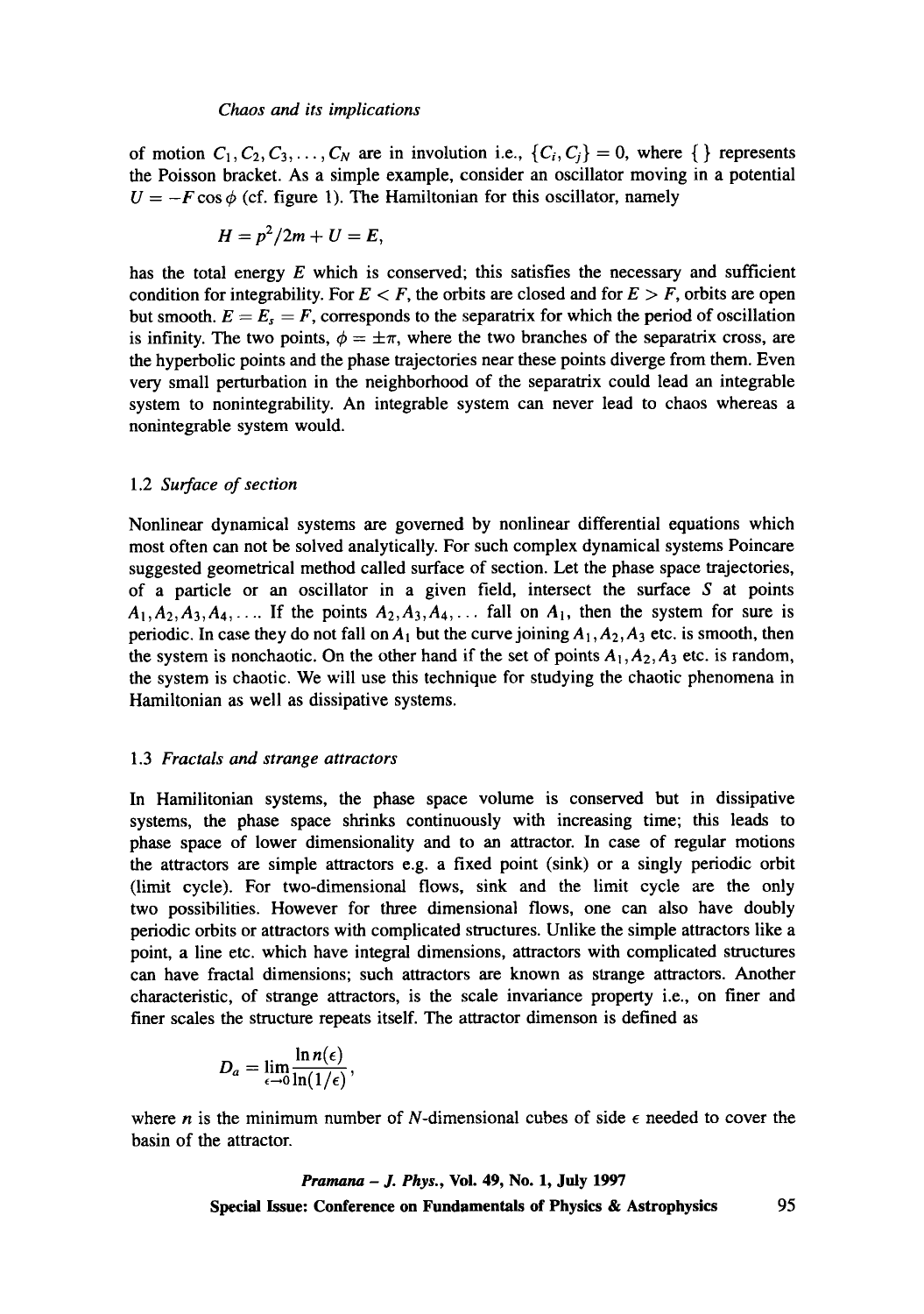# **2. Nonlinear pendulum**

As an illustrative example, let us consider the simplest possible nonlinear dynamical system namely a nonlinear pendulum, which is governed by the nonlinear equation

$$
\frac{\mathrm{d}^2 \phi}{\mathrm{d}t^2} + \omega_0^2 \sin \phi = 0,\tag{1}
$$

with  $\phi$  as the amplitude of the pendulum and  $\omega_0$  its angular frequency. For small  $\phi$ , eq. (2) reduces to the equation of a simple pendulum whose solution is given by

$$
\phi = a\cos(\omega_0 t) + b\sin(\omega_0 t). \tag{2}
$$

Equation (2) is nonlinear but it can be solved exactly to give

$$
\dot{\phi} = 2\mathcal{K} C n(t; \mathcal{K}),\tag{3}
$$

where *Cn* is the Jacobian elliptic cosine function and  $K^2 = (1 + H)/2$  with H as the Hamiltonian corresponding to eq. (2) for  $\omega_0 = 1$ , i.e.

$$
H = 1/2 \dot{\phi}^2 - \cos \phi; \ \dot{\phi} = \frac{d\phi}{dt}.
$$
 (4)

The frequency of nonlinear oscillations is given by

$$
(\pi/2)[1/F(\pi/2; \mathcal{K})],\tag{5}
$$

where  $F$  is an elliptic integral of first kind. We may mention that the phase space diagram  $(\phi, \dot{\phi})$  is identical to the one in figure 1 with  $H = 1$  corresponding to the separatrix and  $H < 1(H > 1)$  leading to the trapped (untrapped) orbits.

Let us now consider a dampled nonlinear pendulum which is govened by

$$
\frac{\mathrm{d}^2 \phi}{\mathrm{d}t^2} + \sin \phi = -C \frac{\mathrm{d}\phi}{\mathrm{d}t},\tag{6}
$$

where  $C$  is the damping co-efficient. This damping could be due to air resistance provided by some sort of a vane attached to the swinging pendulum. The phase space diagram in this case shows a simple point attractor at  $(0, 0)$ . If we drive this damped pendulum, say by a torque  $(d \sin \phi)$ , then this driven pendulum is described by the equation

$$
\frac{d^2\phi}{dt^2} + C\frac{d\phi}{dt} + \sin\phi = -d\sin\phi\cos(\Omega t),\tag{7}
$$

where  $\Omega$  is the frequency of the driver. Numerical solution of eq. (7) shows the following interesting features [1]:

- 1. After the transit behaviour, the pendulum oscillates with a period which is double the period of the driver.
- 2. If we change the value of d slowly, for  $C = 0.1$ , we observe that at  $d = 1.35$ , there is a sudden jump in the pendulum frequency and momentarily it becomes singly periodic.
- 3. Further increase in  $d(d > 1.35)$  leads to a sequence of period doubling bifurcations and eventually to chaos.

#### *Pramana - J. Phys.,* **Vol. 49, No. 1, July 1997**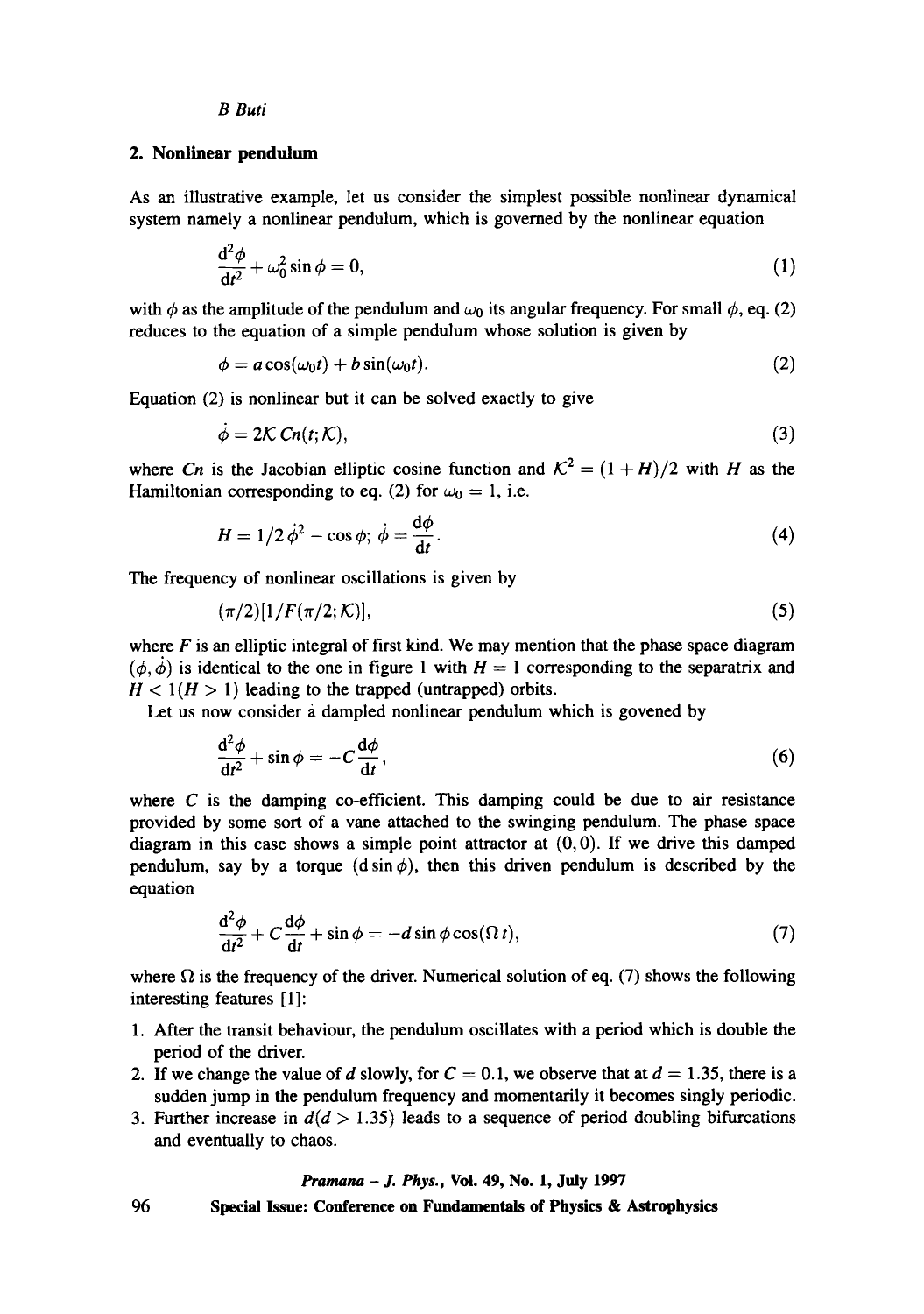It is rather intriguing to find that a simple nonlinear dynamical system like a pendulum, when driven by an external torque, can become chaotic. Following the techniques used for the nonlinear pendulum, we can study the chaotic phenomena in all the other systems. We will further illustrate this by taking an example from plasmas. In this case we will also briefly discuss some applications of chaotic fields and say something about controlling the chaos.

### **3. Chaos in plasmas**

The study of phenomena of chaos, in plasmas, is being pursued essentially to understand the phenomena of plasma turbulence which is very often observed in laboratory, space as well as in astrophysical plasmas. A chaotic system is essentially a turbulent system. As in the case of nonlinear pendulum, we have used the techniques of nonlinear dynamics to study the chaotic processes in plasmas. As an illustrative example, we will discuss chaotic Alfvén waves. Large amplitude Alfvén waves have been observed [2] in solar wind, planetary bow shocks, interplanetary shocks, environment of comets etc. Even the Alfvénic turbulence has been observed in the solar wind  $[3]$  as well as in the vicinity of comets [4].

A nonlinear wave, in general, is equivalent to a nonlinear dynamical system which exhibits the phenomena of chaos. Here we will discuss how and under what conditions, the nonlinear Alfvén waves can become chaotic; these chaotic fields in turn can lead to anomalous effects like plasma heating, particle acceleration and diffusion. These anomalous effects are essential to properly interpret some of the intriguing observations, e.g., solar coronal heating, energetic heavy ions in the vicinity of comets Halley and Giacobini-Zinner observed by recent cometary space missions [5, 6].

#### 3.1 *Hamiltonion systems*

Let us consider a plasma which is embedded in a magnetic field  $B_0$  in the  $x-y$  plane. The electromagnetic waves propagating along x-direction in this plasma are governed by the two-fluid equations [7, 8]. By means of singular perturbation method, we can show that these fluid equations along with the generalized Ohm's law, lead to the following *evolution equation* for the nonlinear Alfvén waves [7, 8]:

$$
\frac{\partial \mathbf{b}_{\perp}}{\partial t} + \alpha \frac{\partial}{\partial x} (\mathbf{b}_{\perp} \mid \mathbf{b}_{\perp} \mid^2) + \mu \left( \hat{\mathbf{e}}_x \times \frac{\partial^2 \mathbf{b}_{\perp}}{\partial x^2} \right) = 0, \tag{8}
$$

where  $\mathbf{b}_{\perp} = (b_y, b_z), \mu = V_A/(2\Omega_i), V_A = B_0^2/4\pi\rho = \text{Alfv\'en speed}, \Omega_i = eB_0/m_ic = \text{ion}$ cyclotron frequency,  $\alpha = 1/4(1 - \beta)$  with  $\beta$  as the plasma  $\beta$  i.e., the ratio of the kinetic pressure to the magnetic pressure. Equation (8) governs the elliptically polarized Alfvén waves; for circularly polarized waves this reduces to

$$
\frac{\partial b_{\pm}}{\partial t} + \alpha \frac{\partial}{\partial x} (b_{\pm} \mid b_{\pm} \mid^2) \pm i\mu \frac{\partial^2 b_{\pm}}{\partial x^2} = 0, \tag{9}
$$

where  $b_{\pm} = b_{y} \pm ib_{z}$ ;  $b_{+}$  for left hand polarized mode and  $b_{-}$  for right hand mode. Throughout this paper we have used the normalized units [7]. We may note that eq. (8) is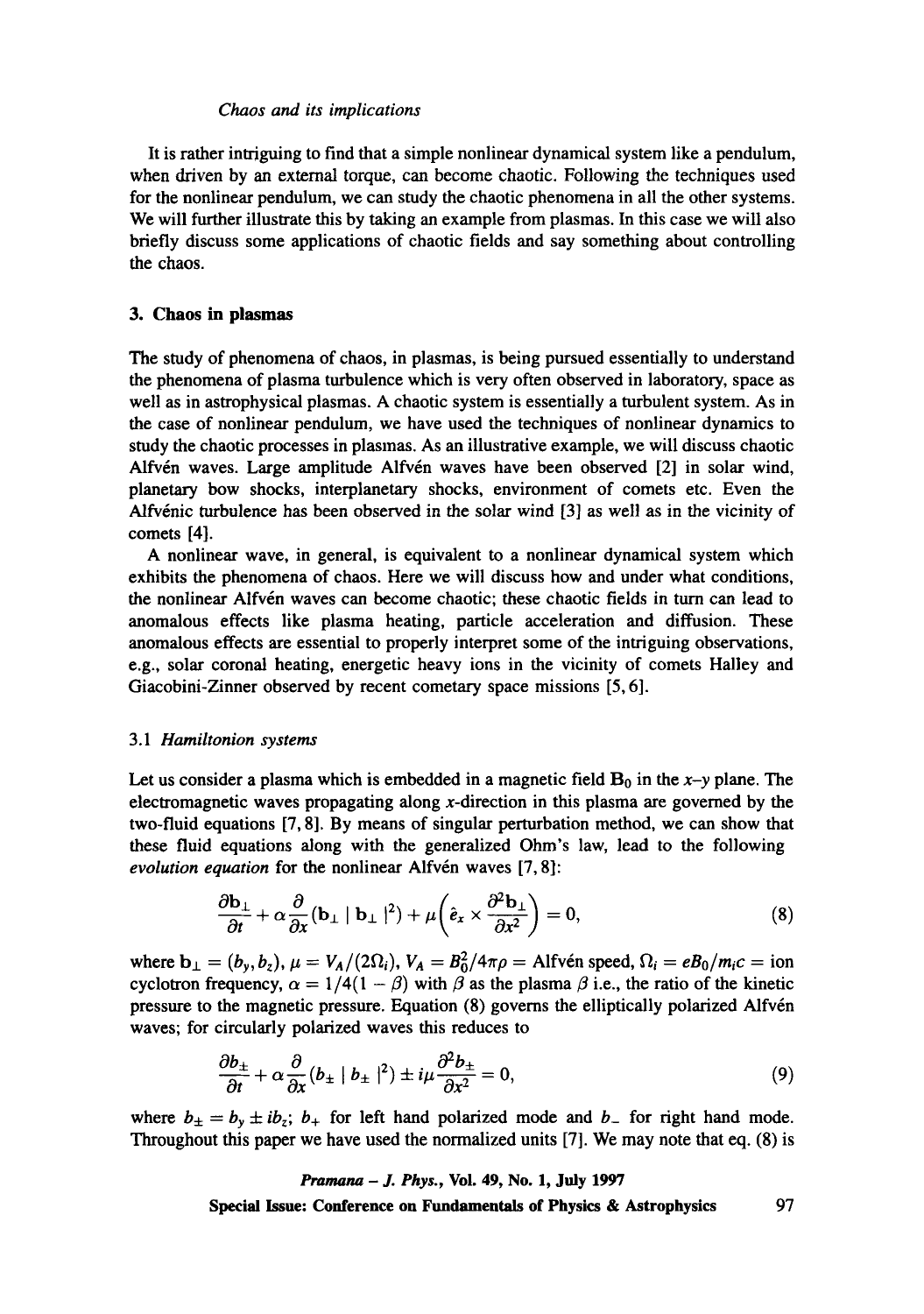a coupled nonlinear equation whereas eq. (9) shows that left-hand and right-hand modes get decoupled. Equation (9) is the derivative nonlinear Schrödinger (DNLS) equation, which can be solved exactly; its solution is given by [9],

$$
|b_{+}|^{2} = \pm \frac{8(1-\beta)(V-V_{s})}{\sqrt{2}\cosh[2(V-V_{s})(x-V_{s}t)]\pm 1},
$$
\n(10)

where V is the phase velocity of the linear Alfvén wave  $(= V_A$  in unnormalized units) and  $V_s$  is the speed of solitary Alfvén wave. Equation (10) is the solitary wave solution for left-hand polarized Alfvén wave. Since the left-hand side of  $(10)$  is positive definite, the solution with  $(+)$  sign will correspond to

$$
(1-\beta)(V-V_s)>0
$$

and the one with  $(-)$  sign to

$$
(1-\beta)(V-V_s)<0.
$$

We may point out that the plasma  $\beta$  plays a very crucial role. For  $\beta < 1$ , super-Alfvénic solitons have larger amplitude compared to the amplitude of the sub-Alfvénic solitons, but for  $\beta > 1$ , the behaviour is reversed. It is interesting to note that for laboratory plasmas,  $\beta$  < 1 but for space plasmas,  $\beta$  > 1 for many systems.

So far, we have considered only uniform plasmas. However, very often, we encounter nonuniform plasmas. Repeating the procedure outlined above, we have derived the evolution equation for plasmas with weak but arbitrary inhomogeneity. The equation in this case is modified DNLS, which by means of a series of complicated transformations can be reduced to DNLS [10, 11]; once again we get solitary waves, which no more move with constant speed. These solitary waves get accelerated or decelerated depending on whether the wave propagation is along the increasing density gradients or decreasing density gradients. The evolution equation as well as its solutions are complicated, so they are not presented here (cf. ref. [10] and [11]).

Unlike (9), eq. (8) cannot be solved analytically. For any further analysis of eq. (8) and for investigating the possibility of chaotic behaviour of the system governed by this equation, it is useful to use the *Harailtonian formulation.* 

In a stationary frame of reference, namely,

$$
\xi=(x-Vt)/\mu,
$$

eq. (8) can be rewritten as

$$
\hat{e}_x \times \frac{\mathrm{d} \mathbf{b}_\perp}{\mathrm{d} \xi} = \frac{\mathrm{d} \Psi}{\mathrm{d} \mathbf{b}_\perp},\tag{11}
$$

where

$$
\Psi(\mathbf{b}) = \alpha \left[ \frac{1}{4} (b^2 - b_0^2)^2 - \frac{\lambda b_0^2}{2} (b - b_0)^2 \right]
$$

with  $b_0$  and  $\lambda$  as constants [7, 12, 13]. It is instructive to note that eq. (11) is equivalent to a classical equation of motion of a particle, with zero mass, which is moving under the influence of the coriolis force and a pseudo potential  $\Psi$ . The equipotential contours of  $\Psi$ , thus represent the trajectories of this pseudo particle with zero mass. In terms of the

#### *Pramana - J. Phys.,* Vol. 49, No. 1, July 1997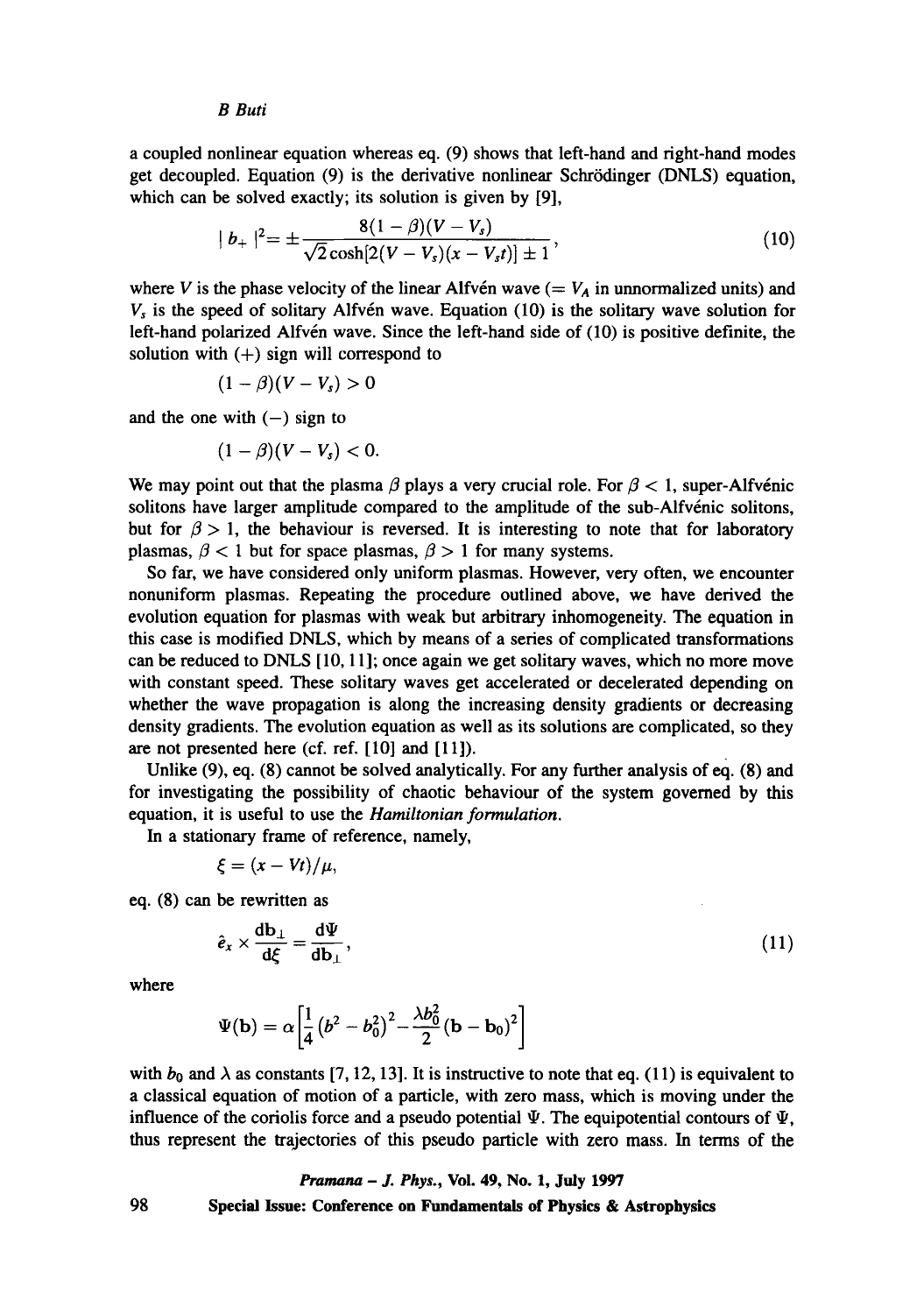

Figure 2. Equipotential contours of the pseudo potential  $\Psi$ . Also shown are 3 different solutions namely dark, bright and mixed solitons. Mixed solitons correspond to  $\Psi < 0$ .

Hamiltonian (H) which in this case is nothing but  $\Psi$ , eq. (11) can be represented by a set of following two equations:

$$
\frac{\mathrm{d}b_y}{\mathrm{d}\xi} = \frac{\partial H}{\partial b_z},\tag{12a}
$$

$$
\frac{\mathrm{d}b_z}{\mathrm{d}\xi} = -\frac{\partial H}{\partial b_y}.\tag{12b}
$$

We immediately recognize these equations as Hamilton's equations with  $b<sub>y</sub>$  and  $b<sub>z</sub>$  as canonical co-ordinates. The potential  $\Psi$  being a quartic has four solutions, namely, the minimum at  $(\lambda - b_0)$ , the maximum at  $(\lambda + b_0)$  and the saddle point at  $b_0$ . For  $0 < \lambda < 1/2$ ,  $\lambda_{\pm}$  are given by [12],

$$
\lambda_{\pm} \equiv \frac{1}{2}[-1 \pm (1 + 4\lambda)^{1/2}]. \tag{13}
$$

For this range of  $\lambda$ , the equipotential contours of  $\Psi$  and the three solutions corresponding to dark, bright and mixed solitons are shown in figure 2. For  $\beta$  < 1, dark (bright) solitons have right (left) hand polarization. These solitons do not interact with each other and hence there is absolutely no possibility of having a chaos.

#### 3.2 *Driven hamiltonian systems*

From figure 2, it is very apparent that the solitary (localized stationary nonlinear) Alfvén waves, left to themselves, will propagate as such for ever but this is somewhat an ideal situation. We would like to find out what happens to these solitary waves when there is

# *Pramana - J. Phys.,* Vol. 49, No. 1, July 1997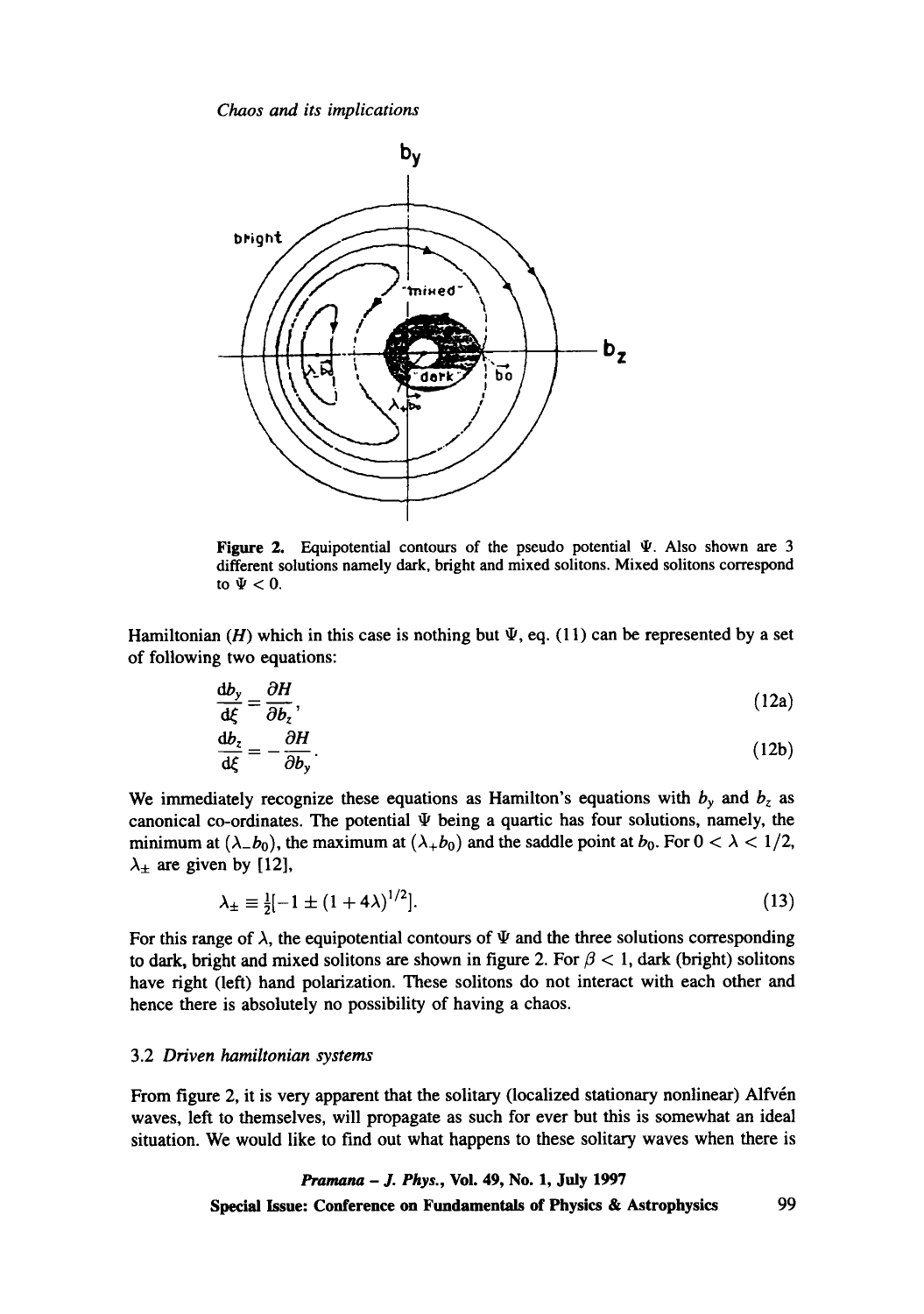some local disturbance e.g., if there is a possibility of having another plasma wave generation or there is some solar activity (say a solar flare) which could propagate and interact with the Alfvén waves. To explore this, we will first consider the external driver as a plane wave. In order to make the problem tractable i.e., to be able to reduce the coupled partial differential equations (given by eq. (8)), modified by the driver, to a set of ordinary differential equations like eq. (12), we have to further restrict ourselves to the driver which is stationary in the frame of reference of the stationary Alfvén waves. This is indeed a very big restriction; in the latter part of this paper we will remove this restriction. Equation (12), in the presence of such a driver, is replaced by [7, 8],

$$
\frac{db_y}{d\xi} = \frac{\partial H}{\partial b_z} + A \cos \theta, \tag{14a}
$$

$$
\frac{\mathrm{d}b_z}{\mathrm{d}\xi} = -\frac{\partial H}{\partial b_y} + A\sin\theta,\tag{14b}
$$

$$
\frac{\partial \theta}{\partial \xi} = \Omega. \tag{14c}
$$

In eqs (14), A is the amplitude of the driver and  $\Omega$  is its frequency. We will now show that for  $A \neq 0$ , the dark, bright and the mixed solitons start interacting among themselves and when the driver is sufficiently strong i.e., A is sufficiently large, this interaction can lead to chaos. The reason for the appearance of chaos is rather transparent. In the absence of the driver, our system has two degrees of freedom (cf. eqs (12)) but in the presence of the driver, it has three degrees of freedom (cf. eqs (14)) and from our knowledge of nonlinear dynamics, we know that the minimum number of degrees of freedom required, for a system to be chaotic, is three and hence the possibility of chaos with the driver. For the left-hand polarized driver i.e.,  $\Omega = -2$ , our numerical results are summarized by Poincare maps shown in figure 3. For  $A = 0$ , the entire set of Poincare points, originating from a given initial point, remains on the potential contour containing that initial point. For  $A = 0.002$  i.e., for a weak driver, one of the sets of Poincare points, near the bright soliton separatrix, starts to scatter in a limited region of phase space. This leads to the onset of chaos for this set of Poincare points. We notice the formation of 3 islands near the local minimum of the potential  $\Psi$ . The number 3 is not a magic number; this is simply because we have taken  $\omega/\Omega \sim 2/3$  ( $\omega$  being the frequency of Alfvén waves). For somewhat stronger driver e.g., for  $A = 0.2$ , the system is almost chaotic except for the region inside the dark soliton (cf. figure 2). This region is unaffected because of the difference in polarity of the driver ( $\Omega$  < 0) and the Alfvén waves ( $\omega$  > 0). There is little interaction of the driver and the Alfvén waves because of opposite polarities. We repeated these calculations with the right hand polarized driver ( $\Omega = 2$ ); these results are shown in figure 4. Comparison of Poincare maps for  $A = 0.2$  for  $\Omega < 0$  and  $\Omega > 0$  testifies our above drawn conclusion. No matter how strong is the driver, the region inside the dark soliton remains coherent for  $\Omega < 0$ . It is this what we call 'coherence in chaos'.

#### 3.3 *Dissipative systems*

Our entire discussion, so far, has been about the chaotic phenomena in nondissipative plasmas. Now we will very briefly present our efforts in this direction in connection with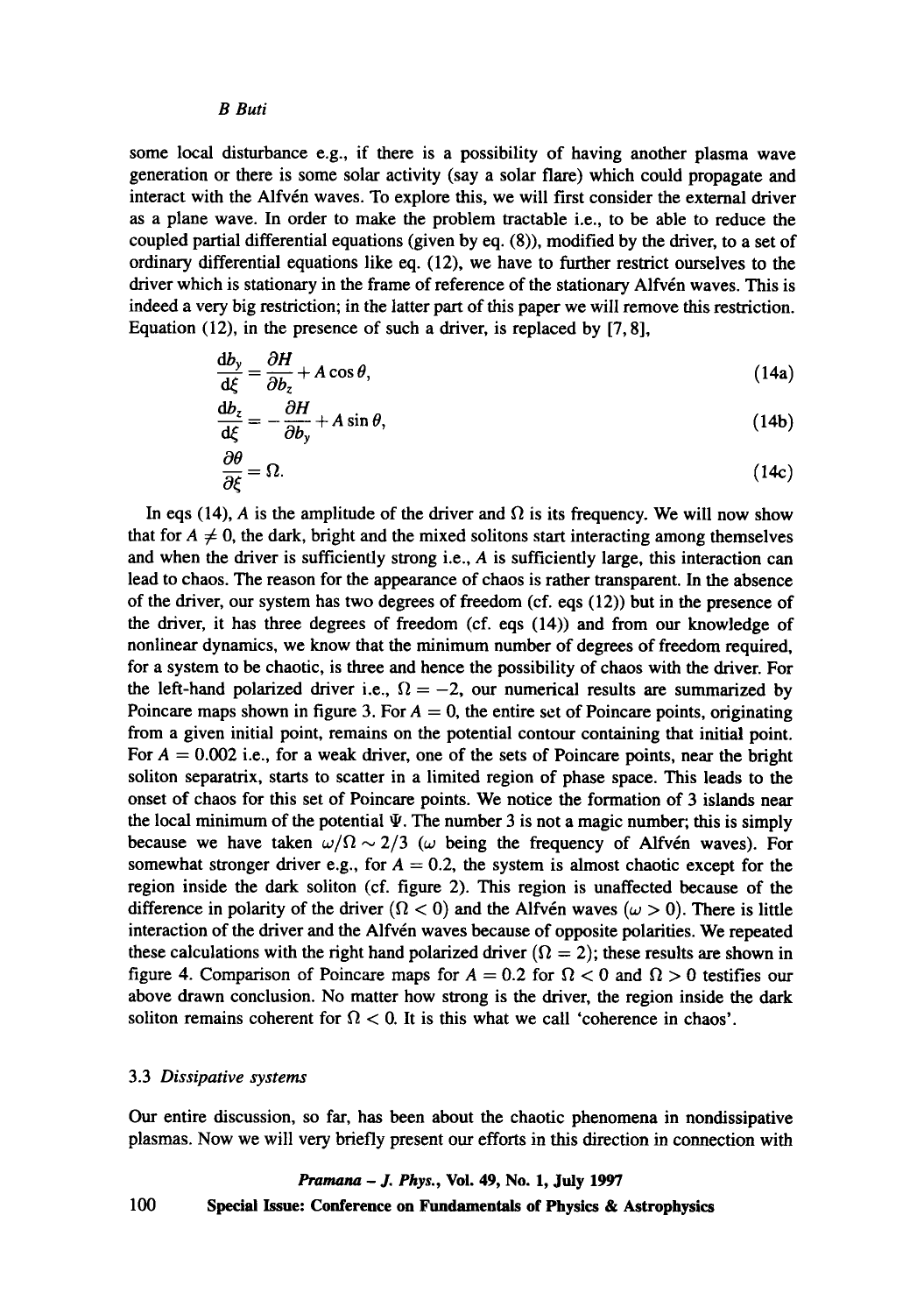

Figure 3. Poincare maps for the left hand polarized driver  $(\Omega = -2)$  for various amplitudes of the driver.

the dissipative systems. You notice that we had started with the simplest possible system and have been introducing the complexities into our system one by one. This step by step approach is simply to get a good physical insight into the complex phenomena of chaos.

For a dissipative two-species plasma, the nonlinear evolution equation for stationary Alfvén waves is given by  $[7, 13]$ 

$$
\hat{e}_x \frac{d\mathbf{b}_\perp}{d\xi} + \nu \frac{d\mathbf{b}_\perp}{d\xi} = \frac{\partial \Psi}{\partial \mathbf{b}_\perp} + A \bigg( \frac{\cos \Omega \xi}{\sin \Omega \xi} \bigg),\tag{15}
$$

where  $\nu > 0$  for dissipation and in the last term on right side of eq. (15), we have  $\cos(\Omega \xi)$ for  $b_y$  and  $sin(\Omega \xi)$  for  $b_z$  component of the vector equation. Following the procedure outlined in the preceding sections, we have done the detailed analysis of eq. (15) and have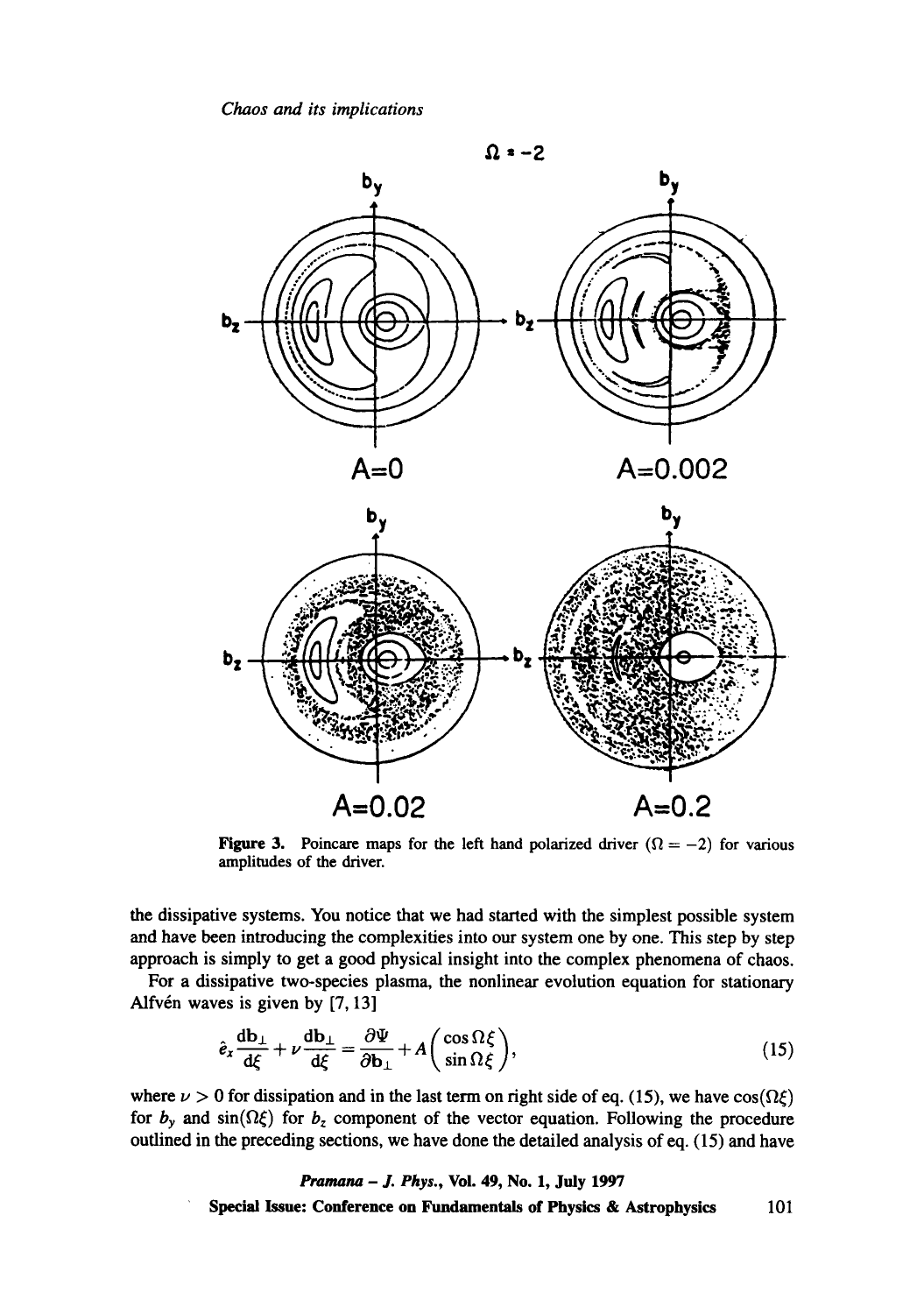

Figure 4. Comparison of Poincare maps for the left and the right hand drivers. The left hand column is the repetition of figure 3.

come up with some very interesting results. Summary of these results is presented in figures 5 and 6. Figure 5 shows the orbits as well as the Poincare points (shown by dots) in the  $b_y - b_z$  phase space. The number of dots represents the periodicity. For  $A = 0$ , we found two attractors: one at the minimum of the potential and the other one at the saddle point. Figures 5 and 6 show the evolution of these attractors as A increases. The most interesting observation that we make is the complicated structure of the attractor for  $A = 0.16$  (shown in I). In this box, we have not drawn the orbits but only the Poincare points are shown. This attractor is a strange attractor; this we have confirmed by checking its self-similar property and by determining its fractal dimension which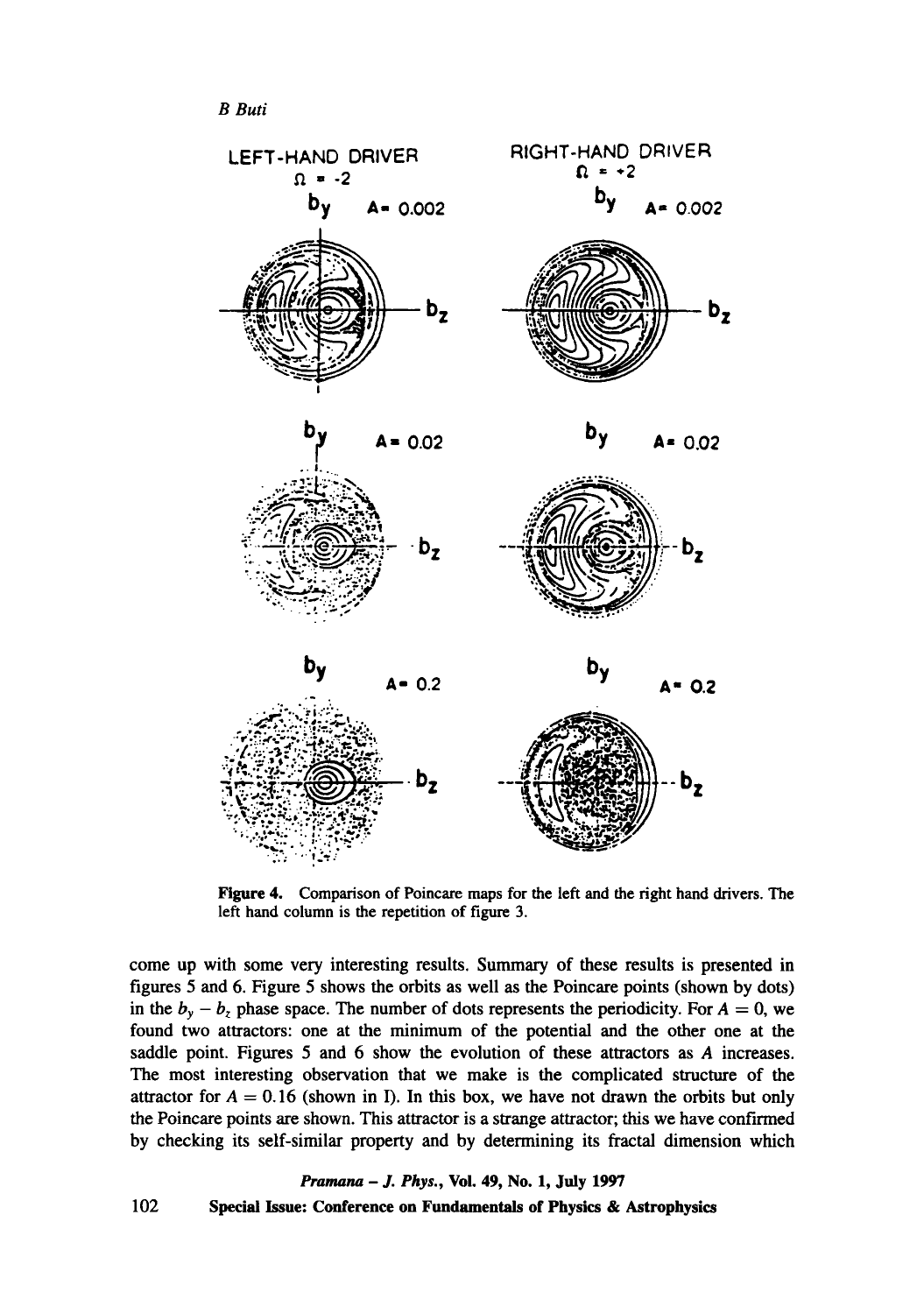

**Figure 5.** Shows attractors for the driven dissipative system in  $b_y - b_z$  phase space. The labels are the same as in figure 6. The dots on the trajectories are the Poincare points. In (I), trajectories are omitted and only the Poincare points are plotted. The complicated structure of the attractor in this case represents a strange attractor for  $A = 0.16$ .

is found to be 1.57. For further discussion of figure 5, refer to Hada *et al* [13]. Another very interesting observation we make from figure 6 is that the chaos arises through two very distinct channels. At the saddle point, there are three sporadic attractors at  $A \sim 0.035$ ,  $A \sim 0.042$  and  $A \sim 0.102$ . The chaos in this channel arises through a sequence of period doubling bifurcations. However, at the minimum of the potential, in the region of strange attractor, there is a sudden transition to chaos. For more details, see Hada *et al* [13].

# **4. Control of chaos**

So far our discussion has been confined to plasmas with only two species e.g., hydrogen plasma. Very often, we encounter multispecies plasmas with electrons, protons and heavy ions; the heavy ions, in laboratory plasmas, may be as impurities and in some natural plasmas as a genuine constituent, e.g., solar wind is composed of electrons, protons and  $\alpha$ -particles (helium).

To study the chaotic processes in such multispecies plasmas, starting from the corresponding multifluid equations we derived the evolution equation [9] which is given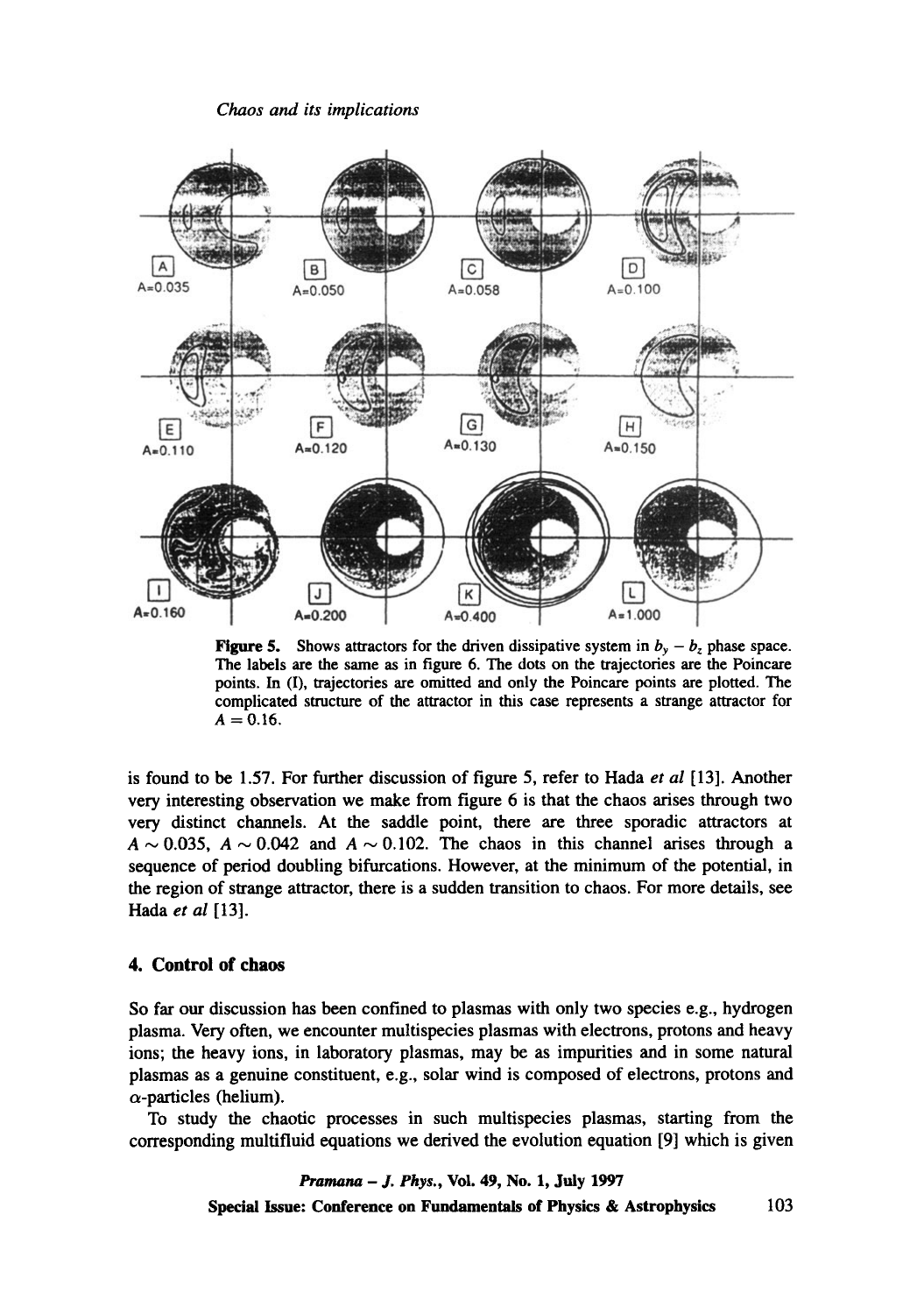



Figure 6. Shows the evolution of various attractors as the amplitude of the driver increases. The numbers on the top side correspond to the amplitudes. The top channel shows the normal as well as the reverse bifurcations. The bottom channel gives sudden transition to chaos in the neighbourhood of the strange attractor at  $A = 0.16$ .

by eq. (8) but with  $\alpha$  and  $\mu$  defined by

$$
\alpha = \frac{1}{4} \sum_{s} \frac{\rho_{s0}^2 (1 - Z_s \delta)}{(\rho_{s0} - \gamma_s P_s)},
$$
  
\n
$$
\mu = \frac{1}{2} \sum_{s} \frac{\rho_{s0}}{Z_s},
$$
  
\n
$$
\delta = \sum_{s} \frac{\rho_{s0} Z_s \gamma_s P_s}{(\rho_{s0} - \gamma_s P_s)} \left[ \sum_{s} \frac{Z_s^2 \rho_{s0}^2}{(\rho_{s0} - \gamma_s P_s)} \right]^{-1}.
$$

For solar wind parameters with 5% helium in abundance, we repeated our calculations; Poincare maps, for the two-species and the three-species plasmas, are shown in figures 7 and 8 respectively [14]. For both the figures, the driver is the left hand driver. Since all the parameters for both the figures are the same, figure 8 shows the effect of  $\alpha$  particles. From comparison of these two figures, it is evident that the chaos is reduced due to the presence of helium-in other words, the threshold for chaos goes up because of heavy ions. Physically this could be interpreted as the inertial stabilization due to heavy ions.

# **5. Anomalous heating and particle acceleration**

Chaotic systems can be very efficient sources of particle acceleration and plasma heating [15, 16, 17]. Lakhina and Buti have shown that the pick-up cometary ions [15] as well as the hot electrons injected from the solar coronal loops [17] can lead to unstable lower-

*Pranmna - J. Phys.,* Vol. 49, No. 1, July 1997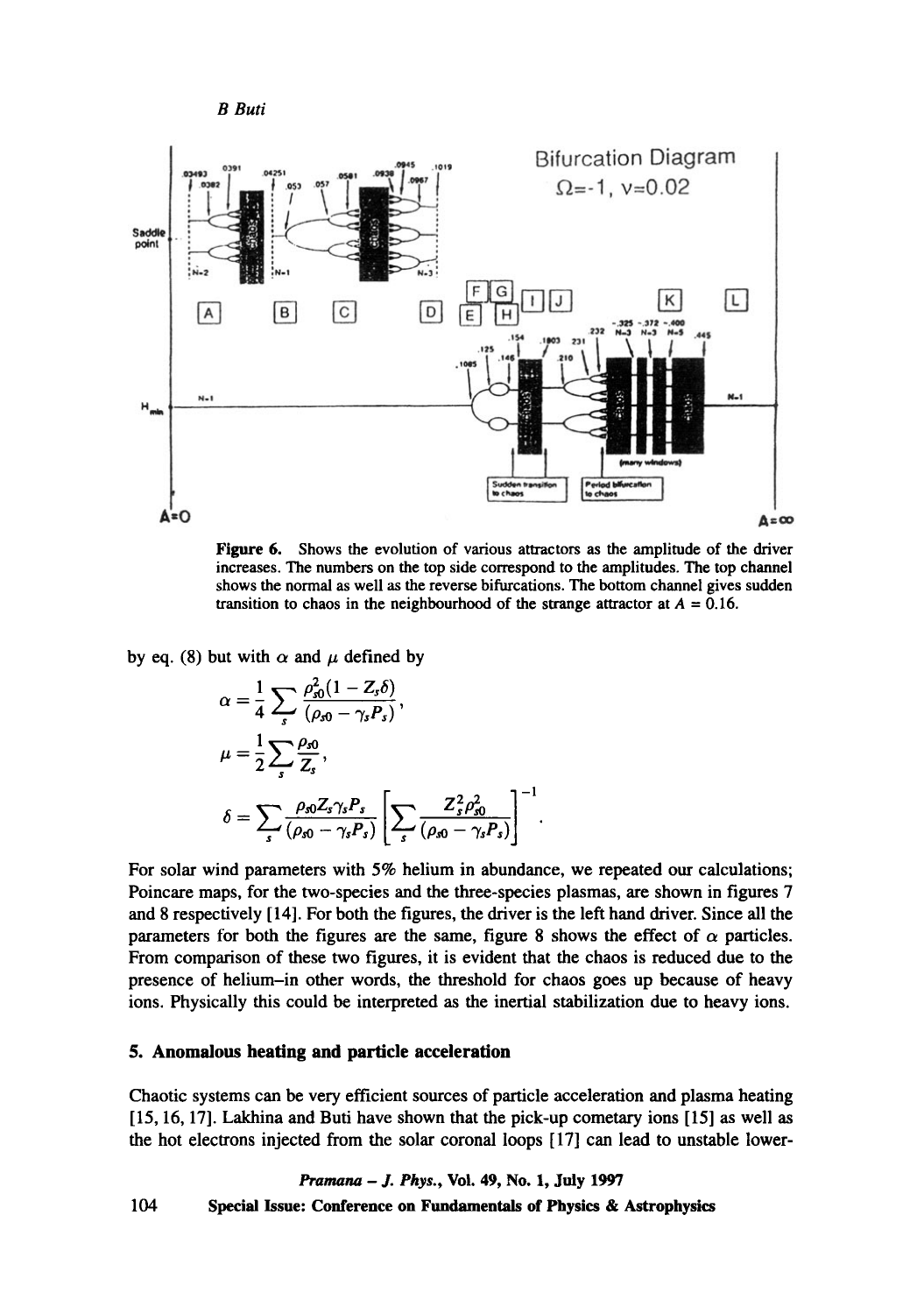

**Figure 7. Poincare maps for driven Hamiltonian system for solar wind at 1 AU with only two species (electrons and protons). Driver in this case is left hand polarized.** 

hybrid waves. The saturated electric fields associated with these lower-hybrid waves, in both the cases, exceed the threshold for the generation of chaotic fields. They also showed that these chaotic fields preferentially accelerate the heavier ions. The maximum energy gained by the particles, from the chaotic fields, is proportional to the 5/3rd power of the mass of the particle. A part of the maximum energy gained is utilized in anomously heating the plasmas. We are now investigating the contributions of chaotic Alfvén waves, discussed in this paper, towards the anomalous heating of solar corona and anomalous acceleration of cometary ions. These will be reported in a forthcoming paper.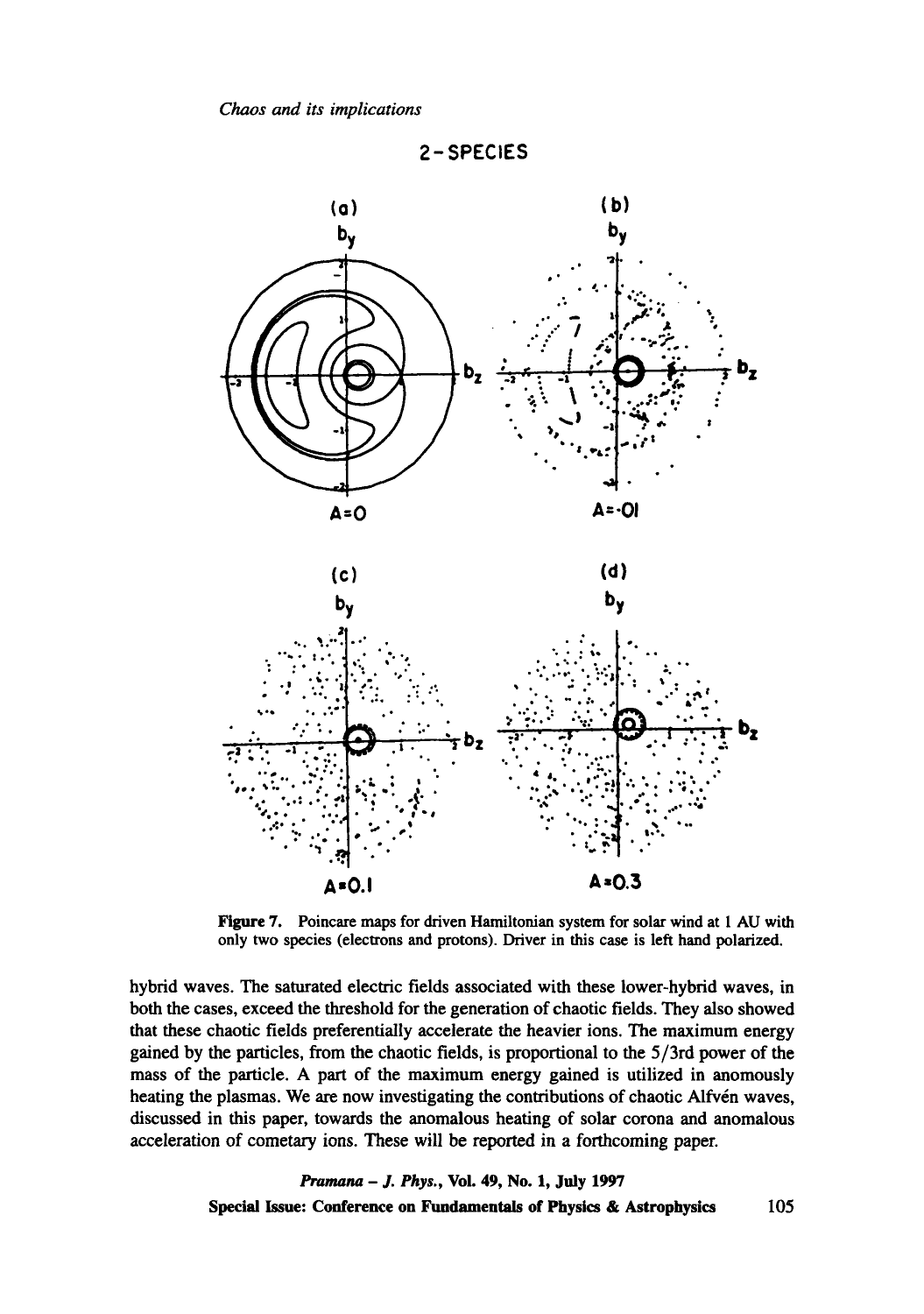```
B Buff
```


Figure 8. Same as figure 7 but for solar wind with three species i.e., electrons, protons and  $\alpha$  particles;  $N_{\alpha}/N_p = 0.05$ . This figure is also valid for cometary plasma with water group ions as the third species and with  $N_i/N_p = 0.01$  and  $m_i/m_p = 16.8$  (*i* represents heavy ions and p represents protons).

# **6. Conclusions**

The techniques, used in this paper for the study of chaotic Alfven waves, can be used for the study of chaotic phenomena in any other system. Here we have discussed only the stationary waves with a very special kind of driver. However, this restriction on the driver can be relaxed; we can consider any other driver e.g., a beam representing solar wind or a pulse representing solar burst or a wave packet or any other type but then we cannot reduce our partial differential equation (cf. eq. (8)) to ordinary differential equations and